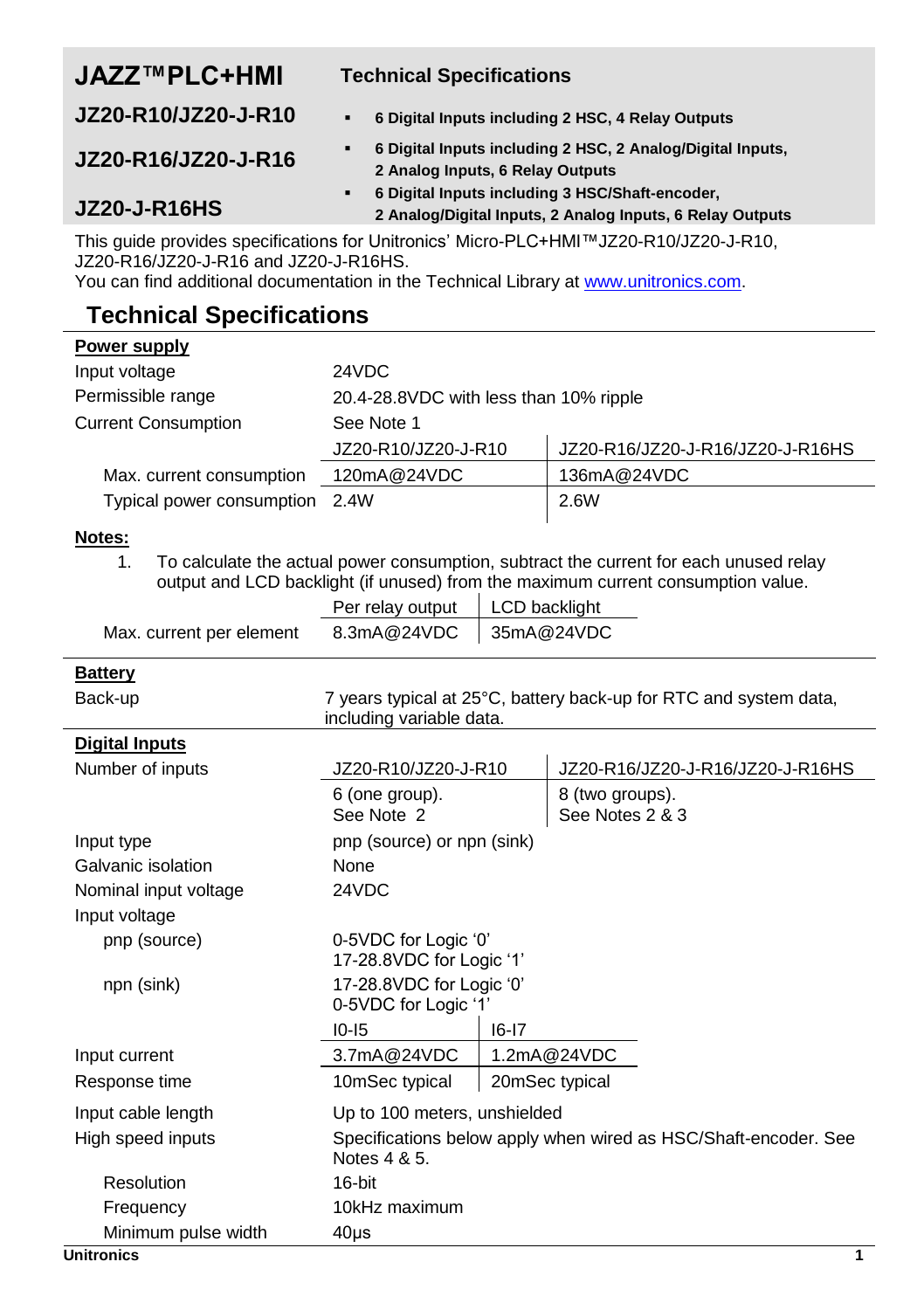### <span id="page-1-0"></span>**Notes:**

- 2. All products comprise I0-I5; these inputs are arranged in a single group. Via wiring, the entire group may be set to either pnp or npn.
- <span id="page-1-1"></span>3. Only JZ20-R16/JZ20-J-R16 and JZ20-J-R16HS comprises I6 & I7. These may be wired as either digital or analog inputs, as shown in the JZ20-R16/JZ20-J-R16 and JZ20-J-R16HS Micro PLC Installation guide. I6 & I7 may be wired as npn, pnp, or 0-10V analog inputs. 1 input may be wired as pnp, while the other is wired as analog. If 1 input is wired as npn, the other may **not** be wired as analog.
- 4. Only in JZ20-R10/JZ20-J-R10 and JZ20-R16/JZ20-J-R16:
	- I0 and I1 can each function as either a high-speed counter or as a normal digital input.
	- When used as a normal digital input, normal input specifications apply.
- 5. Only in JZ20-J-R16HS:
	- I0, I1, and I4 can function as high-speed counters, as part of a shaft-encoder, or as normal digital inputs.
	- I2, I3, and I5 can function as either counter reset, as part of a shaft-encoder, or as normal digital inputs.
	- $\bullet$  If I0, I1, I4 are set as high-speed counters (without reset), I2, I3, I5 can function as normal digital inputs.
	- When used as a normal digital input, normal input specifications apply.

### **Digital Outputs**

| Number of outputs    | JZ20-R10/JZ20-J-R10                                                                                        |             | JZ20-R16/JZ20-J-R16/JZ20-J-R16HS                                   |
|----------------------|------------------------------------------------------------------------------------------------------------|-------------|--------------------------------------------------------------------|
|                      | 4 relay                                                                                                    |             | 6 relay                                                            |
| Output type          | SPST-NO (Form A)                                                                                           |             |                                                                    |
| Isolation            | By relay                                                                                                   |             |                                                                    |
| Type of relay        | Panasonic JQ1AP-24V or compatible                                                                          |             |                                                                    |
| Output current       | 5A maximum (resistive load)                                                                                |             |                                                                    |
| Rated voltage        | 250VAC / 24VDC                                                                                             |             |                                                                    |
| Minimum load         | 1mA@5VDC                                                                                                   |             |                                                                    |
| Life expectancy      | 50k operations at maximum load                                                                             |             |                                                                    |
| Response time        | 10mS (typical)                                                                                             |             |                                                                    |
| Contact protection   | the product's Installation Guide)                                                                          |             | External precautions required (see Increasing Contact Life Span in |
| <b>Analog Inputs</b> | JZ20-R16/JZ20-J-R16 andJZ20-J-R16HS only                                                                   |             |                                                                    |
| Number of inputs     | 4, according to wiring as described above in Note 3                                                        |             |                                                                    |
|                      | ANO and AN1                                                                                                | AN2 and AN3 |                                                                    |
| Input range          | 0-20mA, 4-20mA                                                                                             | 0-10VDC     |                                                                    |
| Input impedance      | $154\Omega$                                                                                                | $20K\Omega$ |                                                                    |
| Maximum input rating | 30 <sub>m</sub> A                                                                                          | 28.8V       |                                                                    |
| Galvanic isolation   | None                                                                                                       |             |                                                                    |
| Conversion method    | Succesive approximation                                                                                    |             |                                                                    |
| Resolution           | 10 or 12-bit (0 to 4095) (Via Software)                                                                    |             |                                                                    |
| Conversion time      | All analog inputs are updated every 8 PLC scans, regardless of how<br>many inputs are actually configured. |             |                                                                    |
| Precision            | $+2%$                                                                                                      |             |                                                                    |
| Status indication    | Yes - if an analog input deviates above the permissible range, its<br>value will be 4096.                  |             |                                                                    |
| Input cable length   | Up to 30 meters, shielded twisted pair                                                                     |             |                                                                    |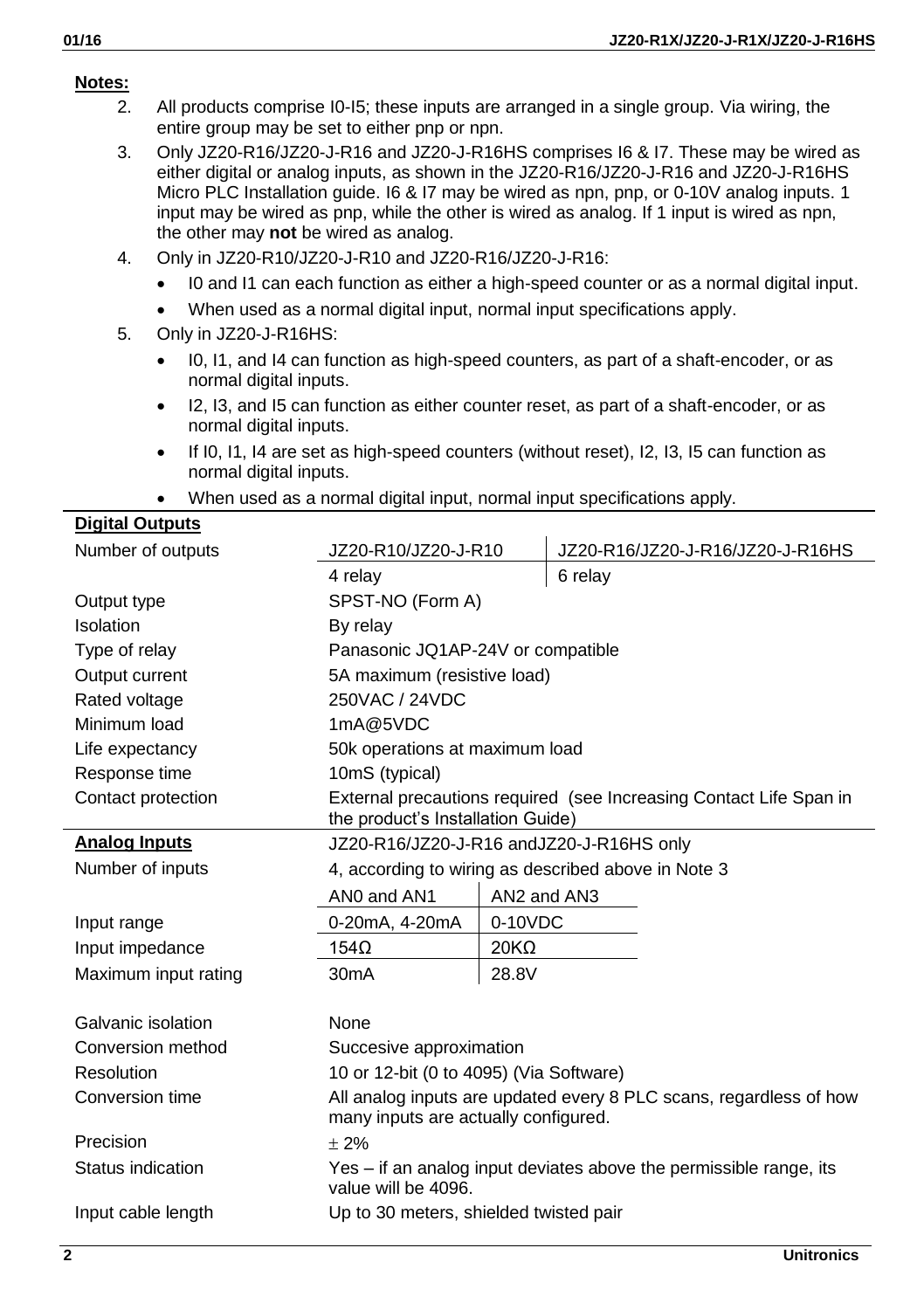**Display**

| Type                                   | <b>STN LCD</b>                                                                                                                                                                                               |
|----------------------------------------|--------------------------------------------------------------------------------------------------------------------------------------------------------------------------------------------------------------|
| Illumination backlight                 | LED, yellow-green, software controlled<br>(LCD backlight; enables the display to be viewed in the dark)                                                                                                      |
| Display size                           | 2 lines, 16 characters long                                                                                                                                                                                  |
| Character size                         | 5x8 matrix, 2.95x5.55mm                                                                                                                                                                                      |
|                                        |                                                                                                                                                                                                              |
| Keyboard<br>Number of keys             |                                                                                                                                                                                                              |
|                                        | 16 keys, including 10 user-labeled keys<br>Metal dome, sealed membrane switch                                                                                                                                |
| Key type<br><b>Slides</b>              |                                                                                                                                                                                                              |
|                                        | Slides may be installed in the operating panel faceplate to<br>custom-label the keys and logo picture. An extra logo slide is<br>included. A complete set of blank slides is available by separate<br>order. |
| Program                                |                                                                                                                                                                                                              |
| Ladder code memory                     | 48k (virtual)                                                                                                                                                                                                |
| Execution time                         | 1.5 µSec for bit operations (typical)                                                                                                                                                                        |
| Memory bits (coils)                    | 256                                                                                                                                                                                                          |
| Memory integers (registers),<br>16 bit | 256                                                                                                                                                                                                          |
| <b>Timers</b>                          | 64                                                                                                                                                                                                           |
| <b>HMI</b> displays                    | 60 user-designed displays available                                                                                                                                                                          |
| <b>HMI</b> variables                   | 64 HMI variables are available to conditionally display text and data.<br>List variables add up to 1.5k's worth of HMI capacity.                                                                             |
| Communication                          | Via a built-in USB port or - Add-On module. See Note 6-9                                                                                                                                                     |
| GSM-support                            | SMS messages to/from 6 phone GSM numbers, up to 1K of user-<br>designed messages. Supports Remote Access.                                                                                                    |
| <b>MODBUS</b>                          | Supports MODBUS protocol, Master-Slave                                                                                                                                                                       |
| Baud rate<br><b>USB</b>                | According to add-on port module                                                                                                                                                                              |
| Port type                              | Mini-B                                                                                                                                                                                                       |
| Galvanic isolation                     | No                                                                                                                                                                                                           |
| Specification                          | USB 2.0 compliant; full speed                                                                                                                                                                                |
| Baud rate range                        | 300 to 115200 bps                                                                                                                                                                                            |
| Cable                                  | USB 2.0 compliant; up to 3m                                                                                                                                                                                  |
|                                        |                                                                                                                                                                                                              |